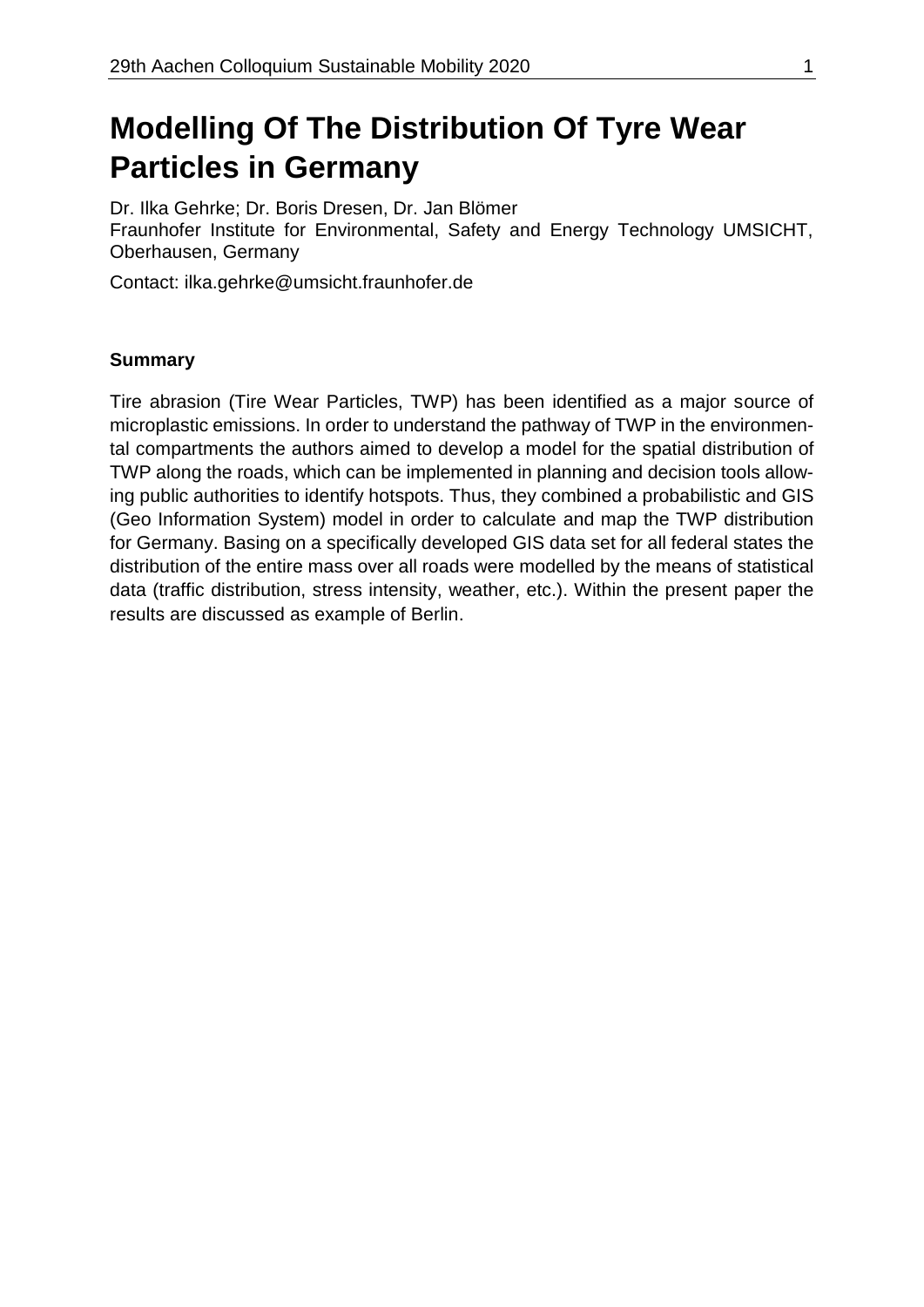# **1 Introduction**

# **1.1 Background**

Forecasts expect up to 3.2 billion produced automotive tyres in 2022 corresponding to an increase of 4.9 % sales of tyres per year1. Not only since the debates on plastic emissions and microplastics, tyre abrasion has become an environmental topic that is increasingly coming into the focus of society and science. It is estimated that in the European Union 1,327,000 t/a, thereof 133,000 t/a in Germany and in the United States 1,120,000 t/a and of tyre wear particles (TWP) are released into the environment through road traffic [1]. TWP is classified as microplastics (primary microplastics) since it is man-made generated by car driving. In Germany it accounts to 57 % of the entire microplastics [2].

With respect to removal strategies for TWP the diffuse distribution of TWP is quite challenging and makes it necessary to adjust the overall traffic planning and to identify hotspots. This is because under an economic perspective, elaborate measures should be restricted to hotspots in order to safe costs while maximizing the benefit for the environment. However, it is unclear how exactly TWP spread and distribute where it accumulates and how it affects the environment so far.

Whereas within several studies emission factors and predicting models for the fate of airborne TWP are published, e.g. [3-5], the propagation of TWP via surface runoffs directly into water bodies or after passing waste water treatment plants is hardly investigated. Although it is expected that a high amount of TWP (around 66 % [2]) enter the environment via rainwater runoffs very poor reliable knowledge about the transport mechanisms exists. Measurements show that the total suspended solid concentration of highway runoffs is efficiently reduced by 85 % in sedimentation ponds [6, 7]. However, without knowing hotspots it is nearly impossible to develop appropriate management and technological strategies to remove or to avoid TWP.

Unice et al. [8] calculated the fate of TWP in the Seine watershed by the means of hydrological transport models. Their model estimates indicate that approximately 2 % of the TWP released in the Seine are exported to the estuary. However, due to a lack of basic and geographical data related to rainwater drainage systems, the geographical distribution of TWP is not shown. A recent Suisse study [9] states that in total 219±22 kt of rubber particles have accumulated in the environment since 1988 in Switzerland.

The research work presented focused more on geographical data and modeling strongly connected to traffic data, land use, type of roads, etc. in order to calculate the TWP distribution along roads.

1

<sup>1</sup> <https://www.freedoniagroup.com/industry-study/global-tires-3687.htm> (as consulted online on 17 July 2020)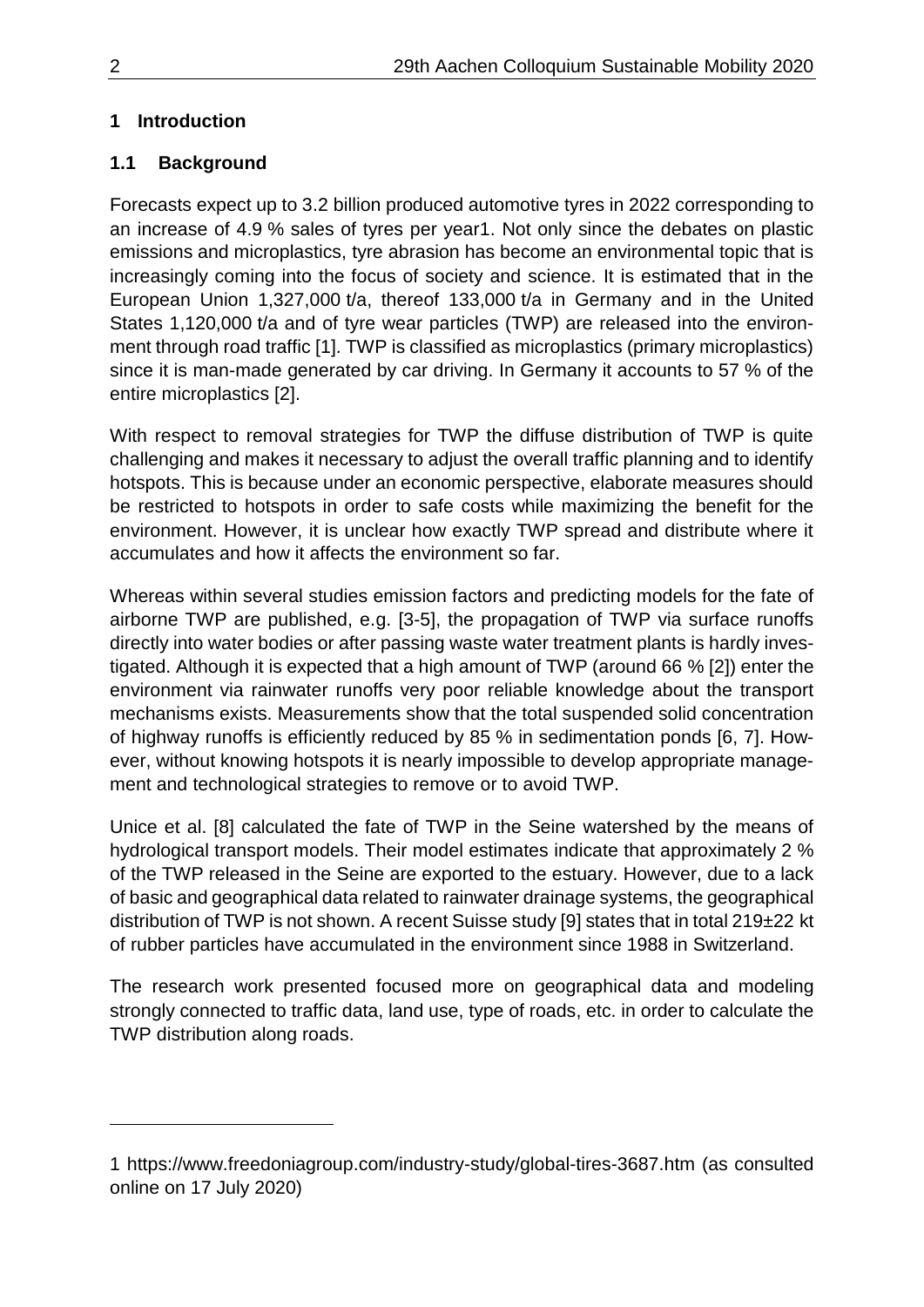## **1.2 General information about tyre and road wear particles**

Tyres are complex consumer goods, mainly consisting of synthetic and natural rubber, which have to fulfill high technical demands. Due to friction between tyres and roadway surfaces tyres underlie relatively high material losses during their service life in the form of particles in the range of micrometers to millimeters. These particles immediately form conglomerates with road wear particles (RWP) released from the pavement and road dusts transforming into tyre and road wear particles (TRWP). According to a study from Wagner [1], each TWP and RWP (road wear particle) comprise half of the TRWP mass resulting in a medium density of 1.8 g/cm. TRWP mainly consist of natural and synthetic rubber (20 to 30 %) and asphalt. Less than 10 % of TRWP account to suspended particulate matter smaller than 10  $\mu$ m. According to [10], the TRWP agglomerate is shaped like an elongated "sausage" with an irregular structure of smaller and larger particles.



Fig. 1 Scanning Electron Microscopy pictures of typical super-coarse TRWP particles from motorways [10]

## **2 Materials and Methods**

The authors developed a dispersion model of TWP for Germany by the combination of a probabilistic model with a GIS (Geo Information System) model.

The GIS modelling was done by the use of ArcGIS (ESRI) basing on the digital landscape model (DLM) which was provided by the German Federal Office of Cartography and Geodesy and was supplemented by the road data set of OpenStreetMap. All geoprocessing steps were modeled by the means of scripts. The starting point for the GIS modelling was the determination of the average daily traffic volume (ADTV) on different road categories. As a basis for determining the traffic volumes, the geodata set of the state road construction companies was used, which contains traffic data from the last traffic census. The spatial correspondence with the basic DLM data set allowed to automatically transfer the factual data on the traffic volumes. However, this road data set only included traffic volumes for federal motorways and a small proportion of state and county roads. For this reason, it was necessary to find additional sources about the traffic volumes such as public transport data and to add them section by section to the basic DLM data set for each road.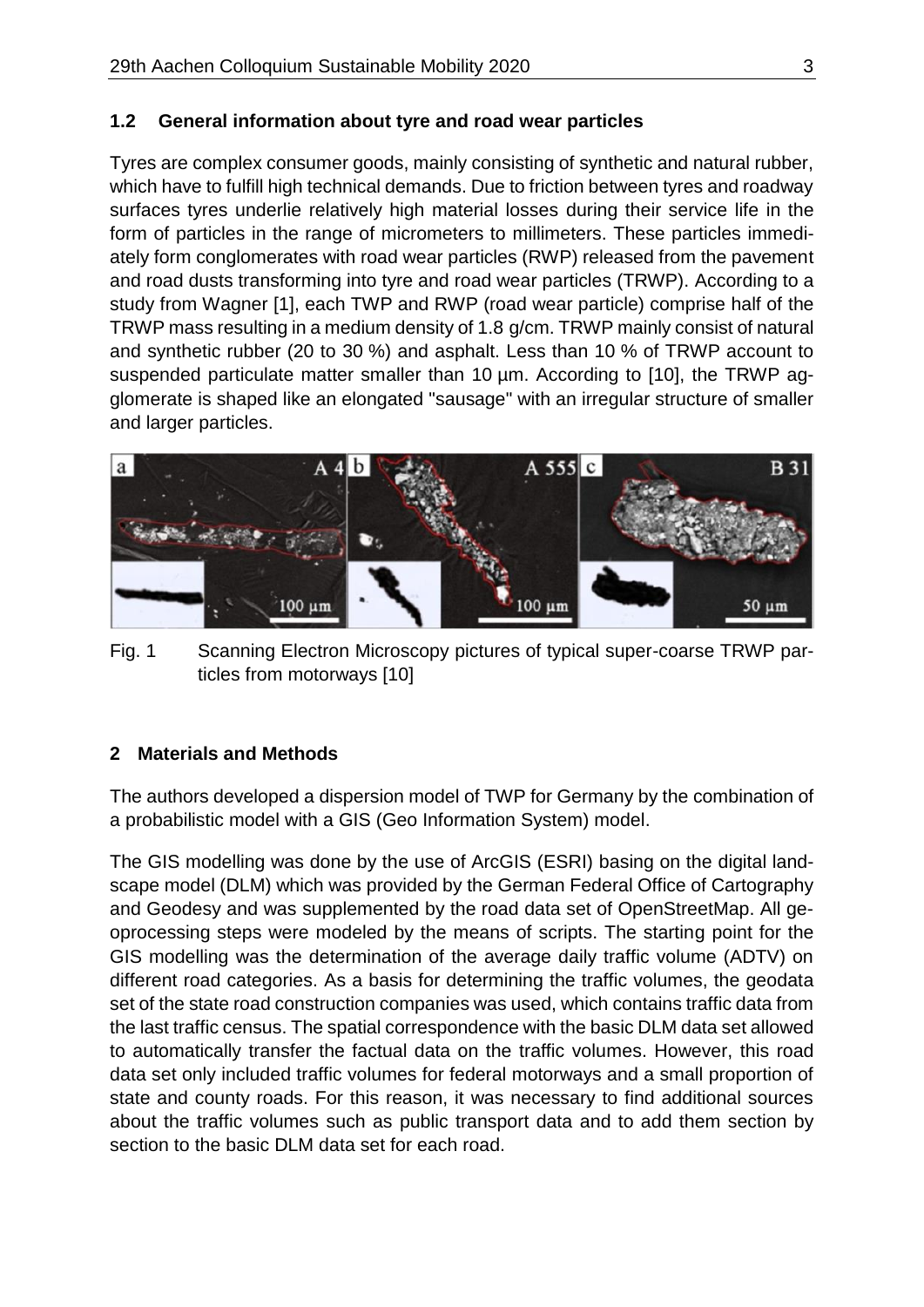TWP depends strongly on the driving situation, i.e. the driving force. It was assumed that the TWP generation was approximately proportional to the square of the driving force whereby the radial force accounted to seven times more abrasion than the longitudinal force [11].

$$
m_{TWP} = const. (F_l^2 + 7F_r^2)
$$

The probabilistic model was realized as "plug-in" of the GIS. It aimed to calculate a relative wear intensity for each street segment depending on the estimated driving forces for cars and trucks, respectively. The forces depended inter alia on velocity, slope and curvature. Further relevant road properties, which affect the abrasion behavior, were estimated: brake zones at intersections, curve radius, slope inclination and the probability of wetness or dryness of the road. The results were combined with the information on the traffic intensity and the calculated TWP in each case were assigned to each street segment. A main issue was the compilation of the data sets, because the data were available in different formats and levels of detail due to the federal responsibilities.

## **3 Results and discussions**

For each of the 16 federal states TWP dispersion models were created. As example, the model for the federal state of Berlin which is characterized as densely populated area with a high traffic volume will be presented in the following.

The determination of the traffic strengths by existing data sets, supplementary sources and the estimation for residential, commercial and mixed areas resulted in a cross-city traffic strength map (Fig. 2) representing the initial situation for the dispersion modelling. Fig. 2 shows a section of the center of Berlin with a maximum average daily traffic volume (ADTV) of 89,544 motor vehicles per day at the four-lane main road crossing the river Spree.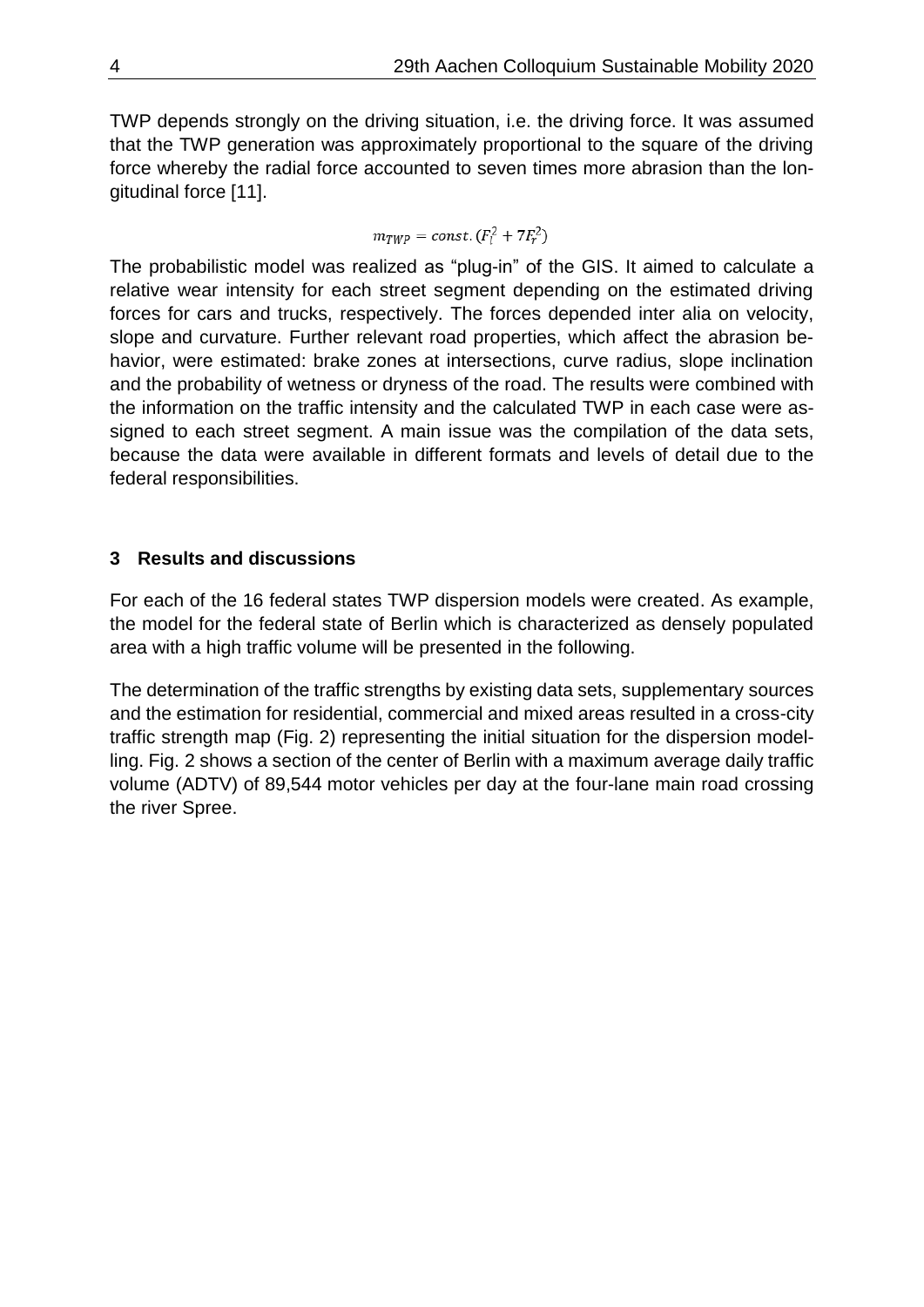

#### AVERAGE DAILY TRAFFIC VOLUME: CENTER OF BERLIN

Fig. 2 Average daily traffic volume of the center of Berlin (due to technical reasons the picture is printed as black and white view reducing the informative value)

Within the next step, the probabilistic model calculated typical, probable, distance based tyre wear emissions for all road segments depending on statistical data such as daily traffic, stress intensity, weather, etc. The results were presented as relative wear intensities which were calibrated by a constant factor so that the model output a given average TWP emission per vehicle in Germany of 110 mg/km for cars and 900 mg/km for trucks (including light trucks), respectively. These values corresponded well to commonly reported results for the average TWP [12-15] and accounted to 117,953 to/a TWP for Germany. Taking into account that minor vehicle classes like motorbikes and busses were excluded in the dispersion model this result is in good accordance to Wagner [1] who calculated 133,000 to/a TWP for Germany.

Fig. 3 shows the distribution of the TWP per vehicle kilometer. The distributions were weighted by length of the street segment and the daily traffic amount. Most of the streets showed a very low emission intensity, while a very long tail with high emissions existed. The average emission intensity for cars in Berlin was much lower than for Germany (74 mg/km to 110 mg/km) whereas the emission intensity for trucks is higher (1284 mg/km to 900 mg/km). Similar deviations were observed for all German states. due to characteristic driving situations for each area. Further research steps will focus on the analyzing of the correlations in order to explain this effect.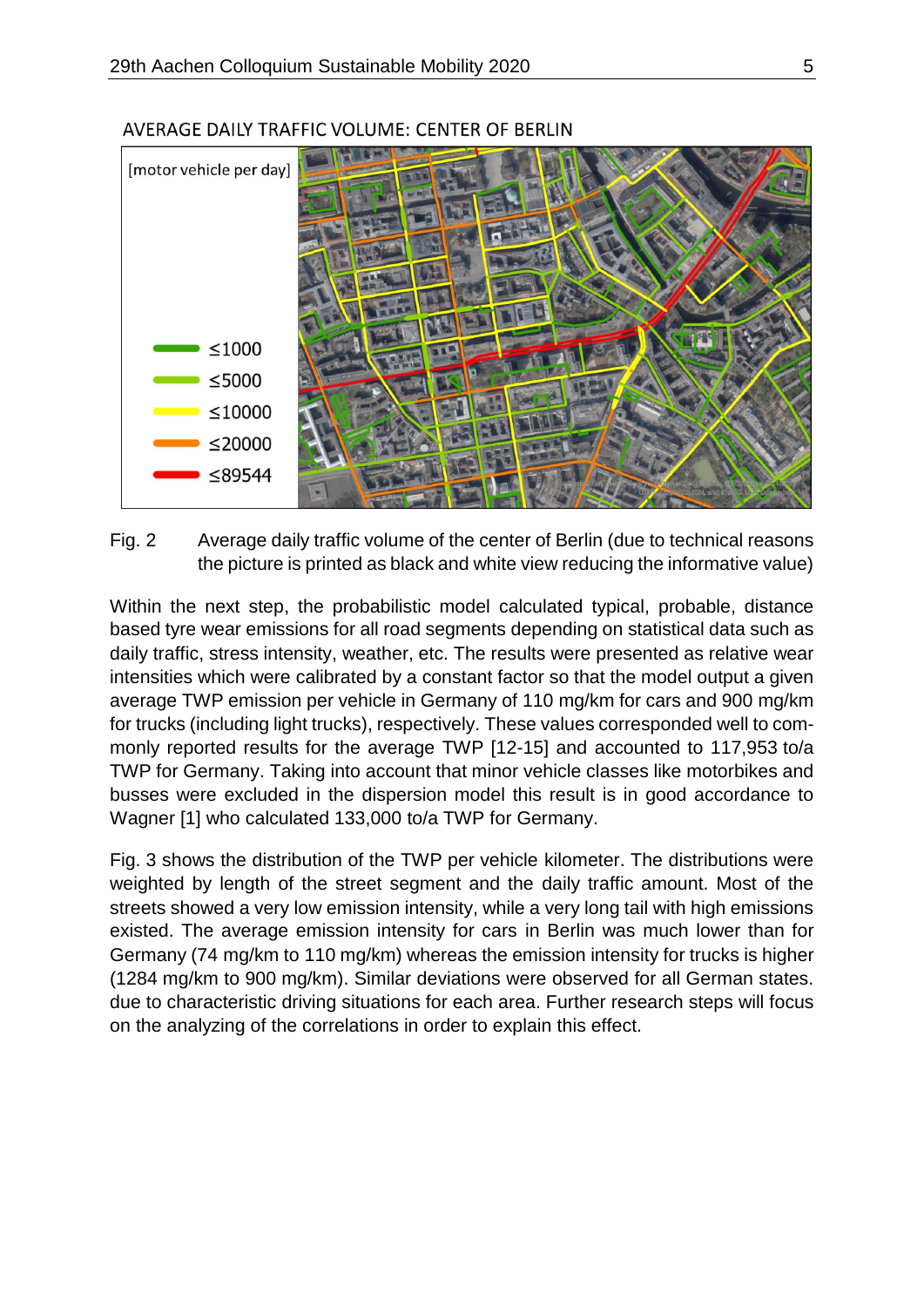

Fig. 3 Distribution of the TWP per vehicle kilometer. The distribution is weighted by shape length and traffic intensity

Fig. 4 shows the distribution of the TWP emission on the street for cars and trucks weighted by the length. For the identification of local hotspots the complete range of the calculated TWP emissions has to be accounted and the peak values have to be clearly marked in TWP maps, which are currently being developed (Fig. 4 above). In order to assess the regional situation of TWP emissions the detailed view (Fig. 4 below) is more appropriate since it shows the characteristic type of TWP distribution covering more than 90 % of the street emission.

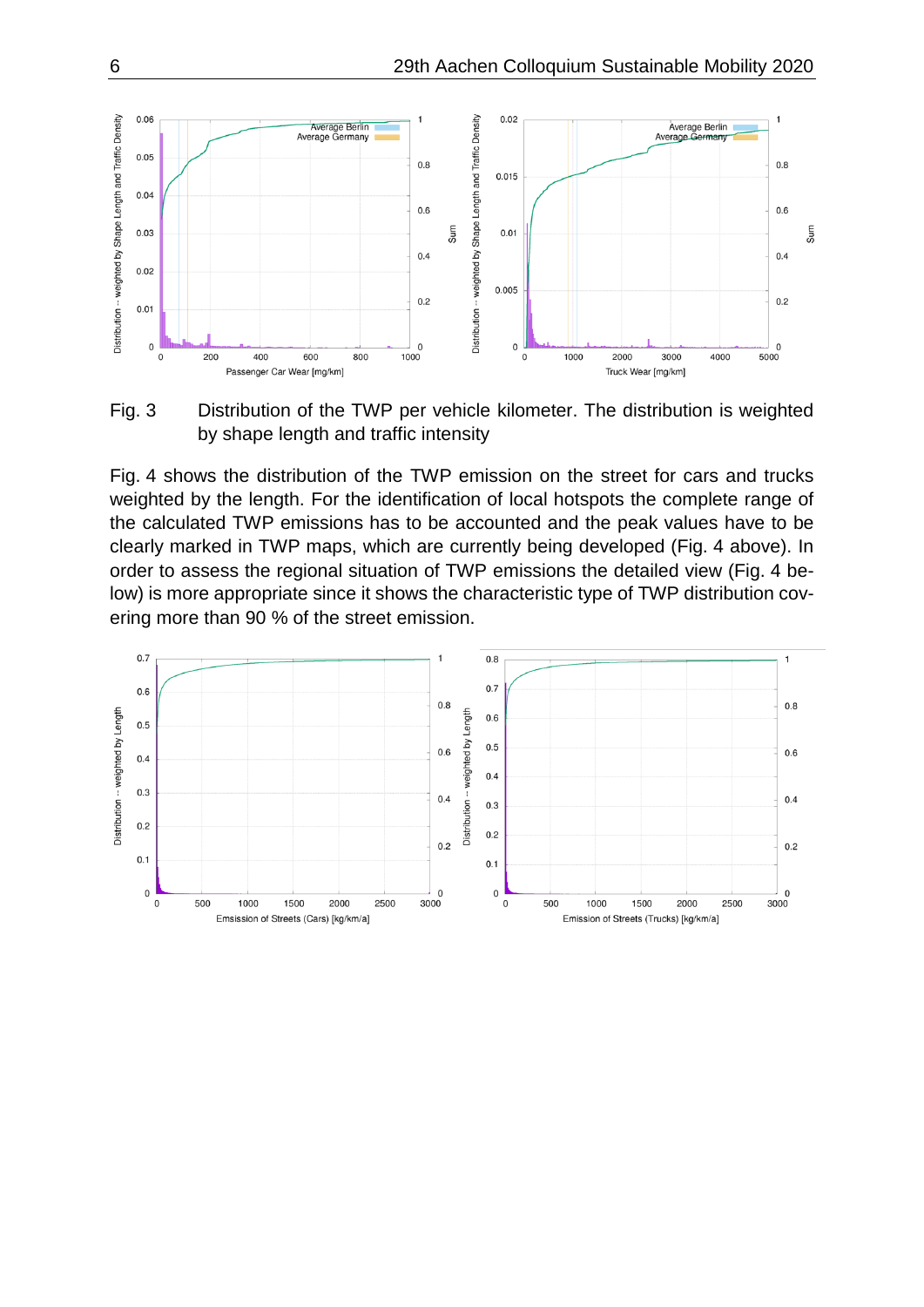

Fig. 4 Distribution of the street emissions. The distribution is weighted by length. (above: 0-3000 kg/km/a; below: 0-500 kg/km/a)

Adding up the emission of all road segments the whole amount of TWP for trucks and cars gave a total amount of 1,459 to/a TWP (Tab. 1) which corresponded to 1.24 % of Germany's TWP though the percentage of the area of Berlin is 0.25 %. This can be explained by the relative high vehicle mileage of Berlin which is even higher than in the federal state Saarland (car: 17,888,855 km/d, truck: 1,311,925) which is three times larger than Berlin.

| Car mileage<br>[km/d]                | 30,519,389 |  |
|--------------------------------------|------------|--|
| Car tyre wear in total<br>[to/a]     | 826        |  |
| Car tyre wear per car<br>[mg/km]     | 74         |  |
| Truck mileage<br>[km/d]              | 1,596,479  |  |
| Truck tyre wear in total<br>[to/a]   | 633        |  |
| Truck tyre wear per truck<br>[mg/km] | 1,086      |  |

|  | Tab. 1 | Vehicle mileage and TWP generation in Berlin for cars and trucks |  |  |  |
|--|--------|------------------------------------------------------------------|--|--|--|
|--|--------|------------------------------------------------------------------|--|--|--|

#### **4 Conclusions**

Due to the lack of a uniform database, the determination of traffic volumes was associated with high processing and time expenditure. Furthermore, the absence of spatial agreement of many geodata sets did not allow a fast and automated exchange of factual data between several data sets. Thus, a uniform geodata set should be considered in the future, which would unify all potential data sources on traffic volumes on all road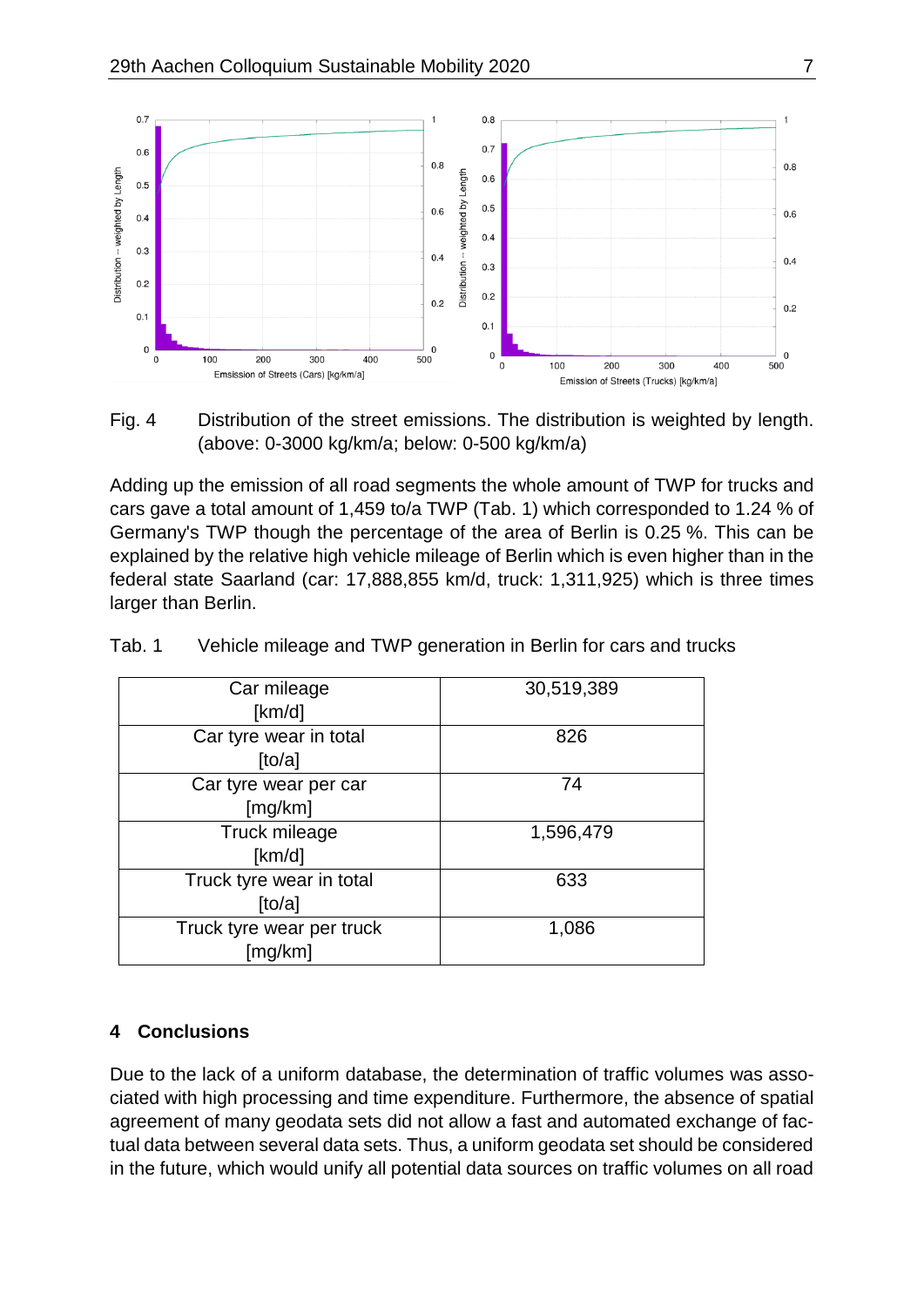categories in a single geodata set. This would significantly facilitate immission forecasts of tyre abrasion and road traffic emissions in general and help to derive more accurate forecasts of air pollution.

The probabilistic model was based on many assumptions. For example, the (micro-) texture of the road which is very important for the wear behavior was not included in the model due to limited availability of road conditions. Thus, a sensitivity analysis will be performed to investigate the influence of and sensitivity to these assumptions.

In order to evaluate the distribution model further research work has to focus on comprehensive mapping by the use of novel screening measuring methods such as SEM/EDX to analyze TWP in soil samples.

In the midterm view, these TWP dispersion models can be implemented in planning and decision tools allowing public authorities to identify hotspots and to adjust their traffic strategies. If the authors will proceed to develop dynamic dispersion models, even the impact of future traffic scenarios on the TWP propagation such as e-mobility could be predicted.

## **5 References**

- [1] Wagner, Stephan; Hüffer, Thorsten; Klöckner, Philipp; Wehrhahn, Maren; Hofmann, Thilo; Reemtsma, Thorsten, 2018. Tire wear particles in the aquatic environment - A review on generation, analysis, occurrence, fate and effects. In: Water research 139, 83–100. DOI: 10.1016/j.watres.2018.03.05.
- [2] Bertling, Juergen; Hamann, Leandra; Bertling, Ralf, 2018. Kunststoffe in der Umwelt. DOI: 10.24406/UMSICHT-N-497117.
- [3] Evangeliou, N., Grythe, H., Klimont, Z. et al., 2020. Atmospheric transport is a major pathway of microplastics to remote regions. In: Nat Commun 11, 3381. <https://doi.org/10.1038/s41467-020-17201-9>
- [4] Ten Broeke, H.; Hulskotte, J.; Denier van der Gon, H., 2008. Emission estimates for diffuse sources - Netherlands Emission Inventory. Road traffic tyre wear. Online available: [http://www.emissieregistratie.nl/erpubliek/documenten/Wa](http://www.emissieregistratie.nl/erpubliek/documenten/Water/Factsheets/English/Road%20traffic%20tyre%20wear.pdf)[ter/Factsheets/English/Road%20traffic%20tyre%20wear.pdf](http://www.emissieregistratie.nl/erpubliek/documenten/Water/Factsheets/English/Road%20traffic%20tyre%20wear.pdf)
- [5] Panko, Julie; Kreider, Marisa; Unice, Kenneth, 2018. Review of Tire Wear Emissions. In: Non-Exhaust Emissions: Elsevier, 147–160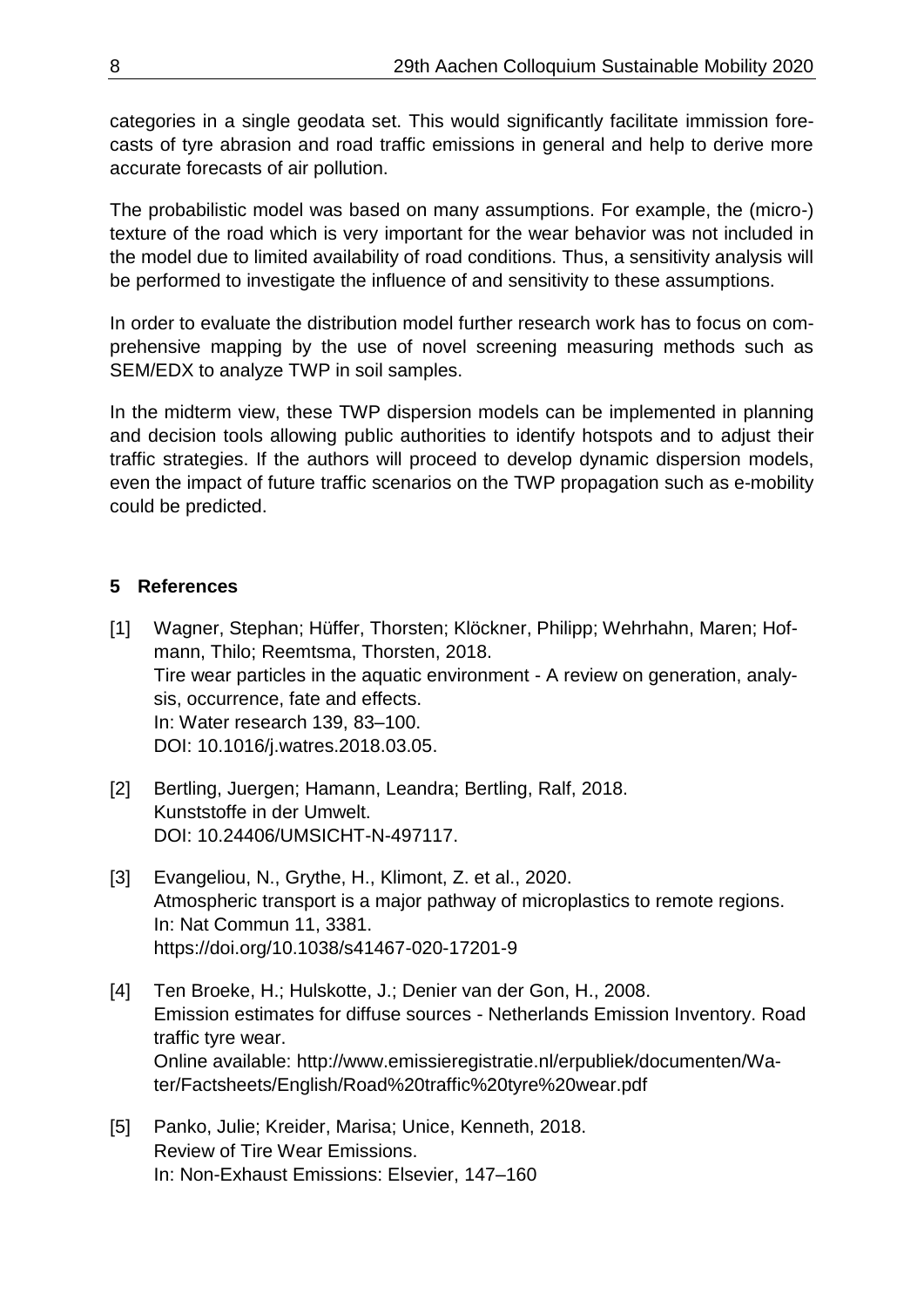- [6] Borg Olesen, Kristina; Stephansen, Diana A.; van Alst, Nikki; Vollertsen, Jes, 2019. Microplastics in a Stormwater Pond. In: Water 2019, 11, 1466. doi:10.3390/w11071466
- [7] Kole, Pieter Jan; Löhr, Ansje J.; Van Belleghem, Frank G. A. J.; Ragas, Ad M. J., 2017. Wear and Tear of Tyres: A Stealthy Source of Microplastics in the Environment. In: International Journal of Environmental Research and Public Health, 14, 1265; doi:10.3390/ijerph14101265
- [8] Unice, K.M. et al., 2019. Characterizing export of land-based microplastics to the estuary - Part I: Application of integrated geospatial microplastic transport models to assess tire and road wear particles in the Seine watershed. In: Science of the Total Environment 646, 1639–1649. [https://doi.org/10.1016/j.scitotenv.2018.07.368.](https://doi.org/10.1016/j.scitotenv.2018.07.368)
- [9] Sieber, R.; Kawecki, D.; Nowack B., 2019. Dynamic probabilistic material flow analysis of rubber release from tires into the environment. In: Journal of Environmental Pollution, Volume 258, 113573. [https://doi.org/10.1016/j.envpol.2019.113573.](https://doi.org/10.1016/j.envpol.2019.113573)
- [10] Sommer, Frank; Dietze, Volker; Baum, Anja; Sauer, Jan; Gilge, Stefan; Maschowski, Christoph; Gieré, Reto, 2018. Tire Abrasion as a Major Source of Microplastics in the Environment. In: Aerosol Air Qual. Res. 18 (8), S. 2014–2028. DOI: 10.4209/aaqr.2018.03.0099
- [11] Pohrt, R., 2019. Tire Wear Particle Hot spots – Review of influencing Factors. In: Facta Universitatis Mechanical Eng. 17(1), 17-27.
- [12] Kocher, B., 2010 Stoffeinträge in den Straßenseitenraum -- Reifenabrieb. In: BASt-Bericht V 188.
- [13] Winther, M.; Slentö, E., 2010. Heavy Metal Emissions for Danish Road Transport. In: Aarhus Univ., Denmark Nat. Env. Res. Institute NERI Tech. Report no. 780.
- [14] Jekel, M., 2019. Scientific Report on Tyre and Road Wear Particles, TRWP, in the aquatic environment. Published by the TRWP Platform.